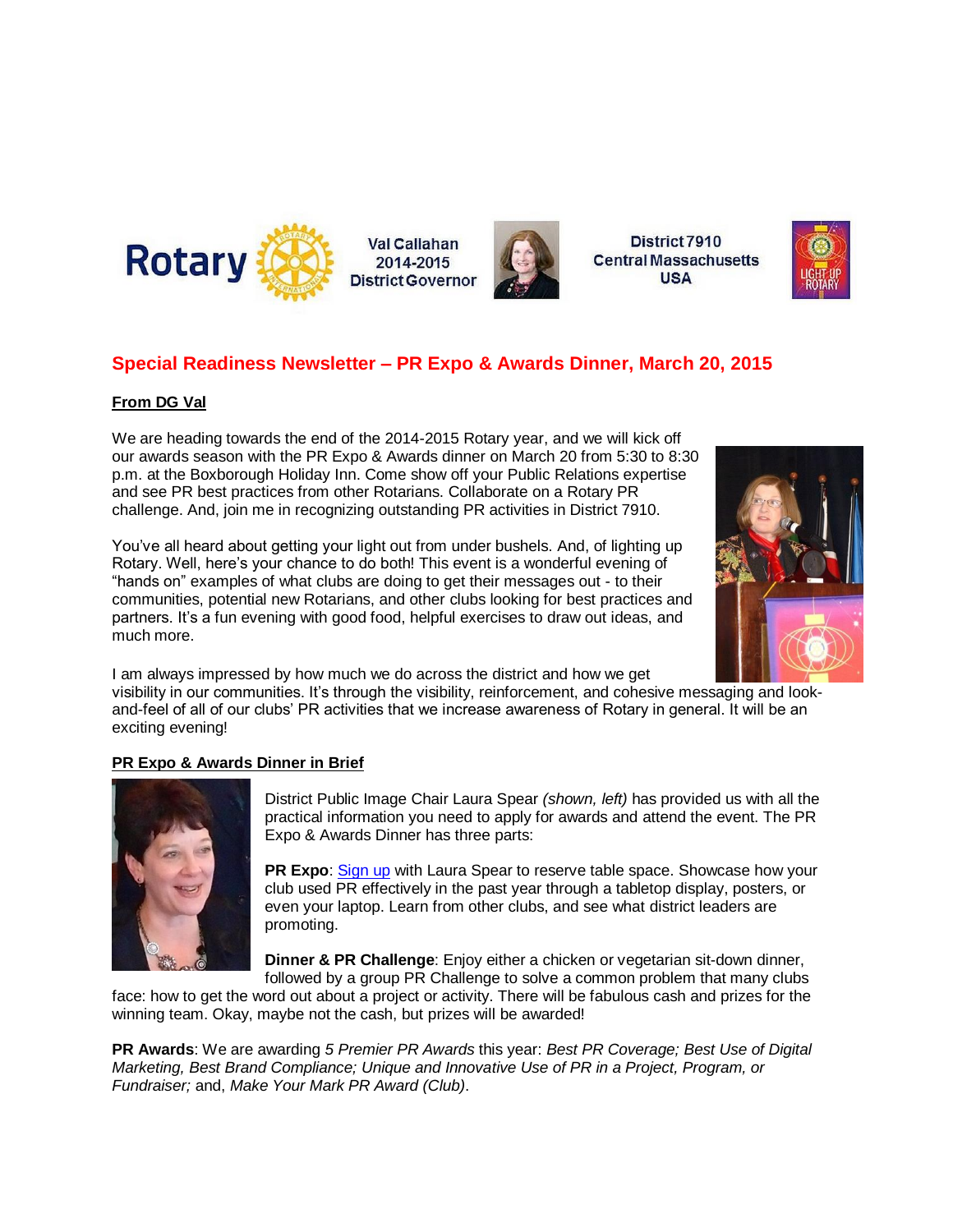#### **Register TODAY**

[Register](http://www.rotary7910.org/Event/4108b610-7ad7-470b-a126-f2c7046adb69) on the District website to attend. The cost for dinner is \$25. Make sure you **add your meal choice** to the registration comment field: Chicken Piccata; or, Roasted Vegetable Stack. We need a final count by March 17. If you do not register before then, we could not guarantee your dinner choice.

#### **More About the Awards**



Submit your club's PR awards nomination forms **by March 13, 2015** to Steve Jones-D'Agostino at [srdagostino@icloud.com](mailto:srdagostino@icloud.com) or 31 Blithewood Ave. #1002, Worcester, MA 01604. You can find th[e form](http://clubrunner.blob.core.windows.net/00000050053/en-ca/files/homepage/2015-pr-awards/2015-02-03-15-AWARD-NOMINATIONS.docx) on the district website. We encourage you to apply for as many awards as you like - just make sure you follow the guidelines!

**Guidelines**: For each award, you should explain in **250 words or less** why the award should be given to the nominee. All PR activity must have been done in calendar year 2014. Entries over 250 words will be disqualified at the judges' discretion. One nomination for multiple awards also will not be accepted. When submitting your

nominations, remember that we are not judging the merits of a project, program, or fundraiser. We are judging solely on the use of public relations in promoting the event, and how effective the results were, so please focus on this aspect, only.

Contact [Steve Jones-D'Agostino](http://mailto:srdagostino@icloud.com/) if you have any questions.

#### **Logistics**

Friday, March 20, 2015 Holiday Inn, Boxborough \$25 for dinner: chicken or vegetarian 5:30-6:30 p.m.: PR Expo displays and fellowship 6:30-8:30 p.m. Dinner, PR Challenge program, and PR Awards

[Register](http://www.rotary7910.org/Event/4108b610-7ad7-470b-a126-f2c7046adb69) on the District 7910 website at [www.rotary7910.org,](http://www.rotary7910.org/) or contact Laura Spear, District 7910 Public Image Chair, at [laura@spear.net](mailto:laura@spear.net) or 978-562-4521



This Special Readiness newsletter was edited by Ron Goodenow, Rotary Club of Westborough, [ron.goodenow@gmail.com.](mailto:ron.goodenow@gmail.com)

On the next page, you will see a very attractive event flyer, which you can print and distribute to fellow Rotarians.